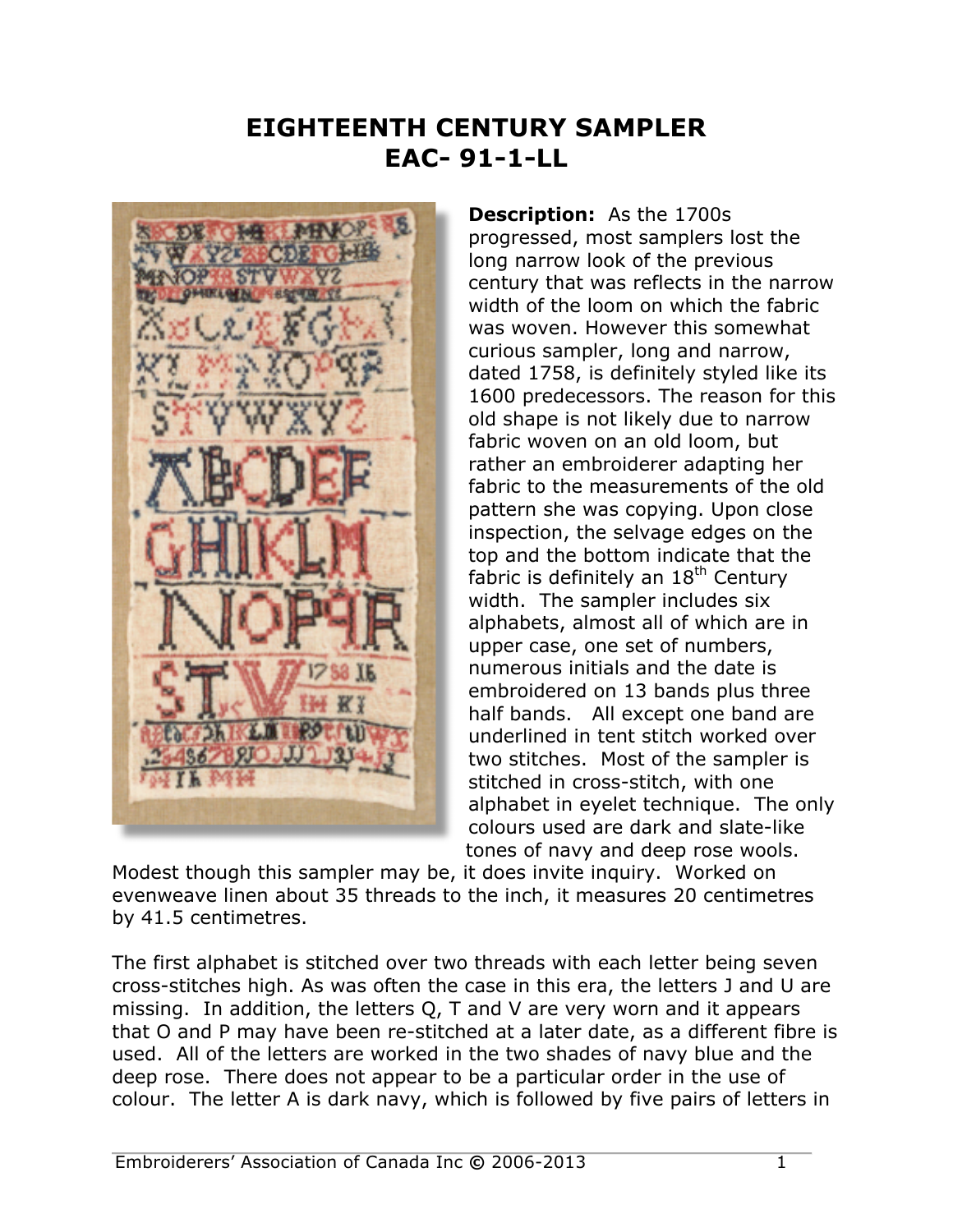alternating rose and dark navy, ending with rose. The remaining letters include four dark navy, two rose, three slate-like navy, another dark navy, a rose and finally both Y and Z in slate-like navy.

The second alphabet is the same size as the first, seven cross-stitches high, all of which are over two threads. There is some variation in the spaces between the letters. Those in the rose colour include AB, FG, QR and WX. All the others are worked in either the dark or slate navy wools. Again, the J and U are missing; seemingly what was the letter L has but one stitch left. However, on the whole, this alphabet has endured much better than the first.

The third alphabet, half the size of the first two, is comprised of letters seven crosses high, but each stitch is only over one thread. Again, this alphabet is minus a J and U but is reasonably intact. The letters D, E, F, O, P, Q and X are worked in deep rose, G, H and V are in the slate-like navy tone and all the other letters are worked in dark navy. Although the alphabet is tiny and the stitching worn, it is still apparent that not all letters are equally spaced.

The fourth alphabet presents a new challenge to the stitcher, as it is totally embroidered in eyelet stitch. Each eyelet is worked over four threads and each letter is seven eyelets high. In other words, the letters in this alphabet are 28 fabric threads high, as opposed to seven and 14 in those rows above. Similarly, there are some noticeable discrepancies in the spacing of the letters. While the embroidery is very worn making it difficult to determine the original lettering, it would appear that either the I or the J is missing. In keeping with the thinking in the previous alphabets, it may well be the J; similarly, the U is missing. It is interesting to note that the letters B, C, D, H and I are especially worn. For instance, only the lower half of B survives. However, the last line of letters—S, T, V, W, X, Y and Z—is completely intact. Again, colour choice seems to be random. Only B, E, H, M, P, T and Z are worked in the rose wool, the remaining letters are stitched in the two navy shades with the darker tone being used the most.

The fifth alphabet is the focal point of the sampler for three reasons: it is the largest with each letter 48 fabric threads high or 24 cross stitches over two threads, it is ornately stitched; and, it begins just above the centre of the embroidery and finishes near the bottom. At least one or more rectangles all outlined in cross-stitch over two threads define the shape of the letters. For instance, the A, is worked in dark navy, and, like those above, lacks the centre bar, but has a long bar, or rectangle comprising 16 cross stitches resting across the pinnacle of the two legs. And, like the rectangles on the other letters, it is four fabric threads wide. It is filled with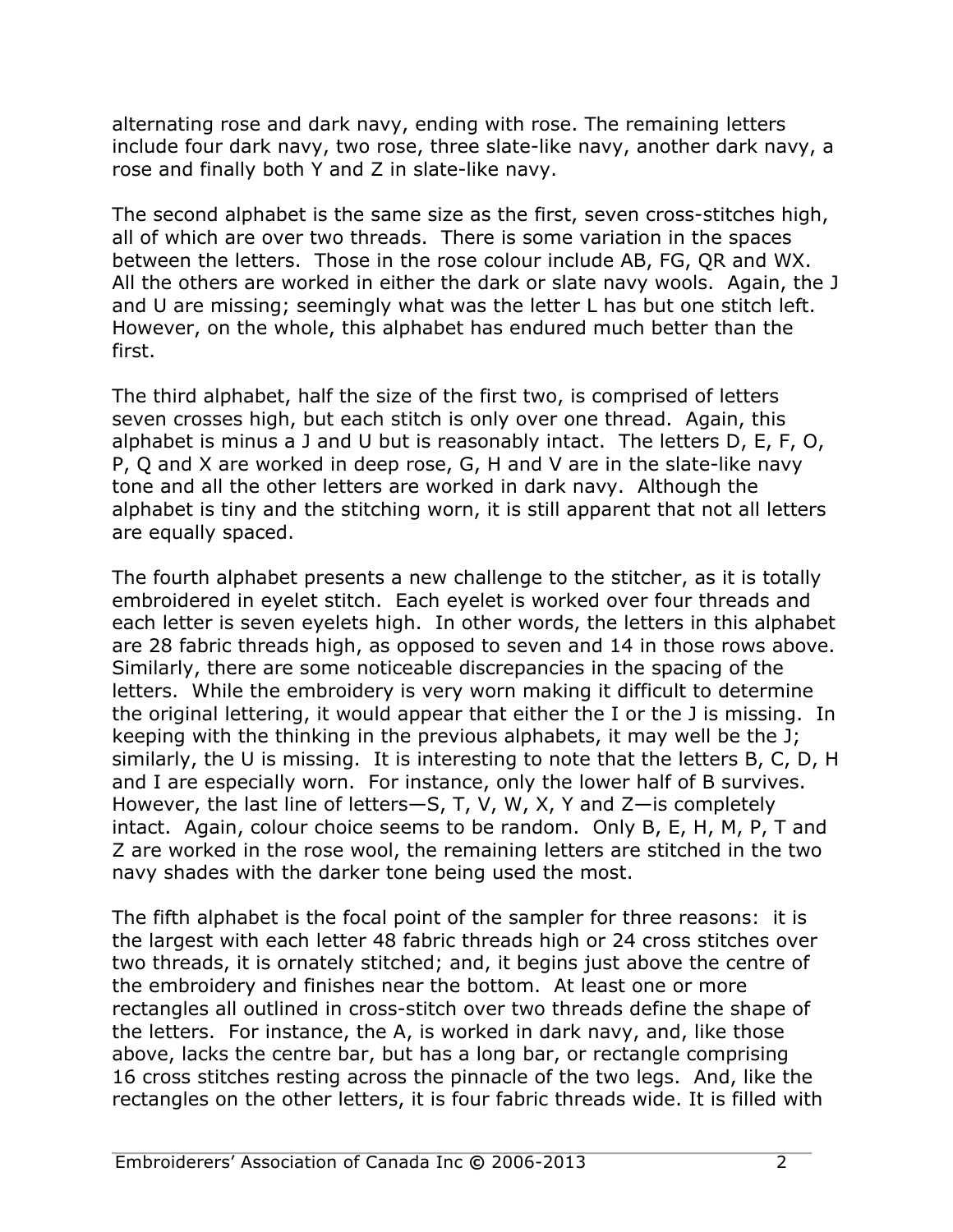groups of two cross stitches that alternate in step formation from top to bottom within the rectangle. The legs of the A are each composed of two diagonal rows of cross-stitches, neither of which are outlined. Each leg stands on two groups of four stitches, similar to those at either end of the rectangle across the top. All of the other letters appear even more complicated or ornate, in that they are fashioned in two colours. For instance, the B is designed with six rectangles, the one forming the back being the longest one. The curved top and bottom portions are each comprised of two small rectangles placed perpendicularly to each other, with another small rectangle in the centre. The rectangles are all outlined in dark navy with deep rose cross-stitch fillings. A rectangle fashions the spine of the letter K, while six groups of four cross stitches each shape the diagonal top and bottom branches or legs of the letter. The latter are all worked in rose, while the back rectangle is outlined in rose and filled with one row of cross stitches in dark navy.

Probably the greatest variation within this alphabet is the N that really catches the eye. While the A appears wide with 52 fabric threads across the bottom, including the feet, the N is 72 threads wide from the long back rectangle to the long front rectangle and its decorative feet. Both the back and front rectangles are outlined in navy cross stitch over two threads, with the centres filled with alternating pairs of rose cross stitches. Twelve blocks of four cross stitches each fashion the diagonal that is completely embroidered in dark navy. The missing letters in this alphabet are J, U, X, Y and Z, making V the final letter, which is also stitched in a noteworthy manner. It is completely stitched in rose, with double rows of cross-stitch on either side – four rows all told. The width of the V across the top from the outer cross stitch on either side is 64 fabric threads, which narrows to 26 threads as the four rows of cross stitch shape a flat bottom, rather than a pointed one. Following the V, this band is divided into two bands, with the date "1758" and the letters I and b in lower case on the top half of the band; the initials I H and K I are on the bottom. Again, there is a mix of rose and dark navy wools being used. Finally, there are various discrepancies in the spacing of letters throughout this entire alphabet. Each row of this alphabet is separated by a single row of cross stitch over 2 threads, the first two in dark navy and the last, as well as the line between the initials, in rose. The lines are broken in several places at random, where stitches are missing.

The sixth alphabet that is somewhat crowded, fills the first of the last three bands, all of which are narrow. The height of each letter, like those at the top of the sampler, is seven cross stitches or 14 fabric threads high. However not all are uppercase: d, f, g, r and t appear to be lower case, although the letters are very crowded and there is considerable wear.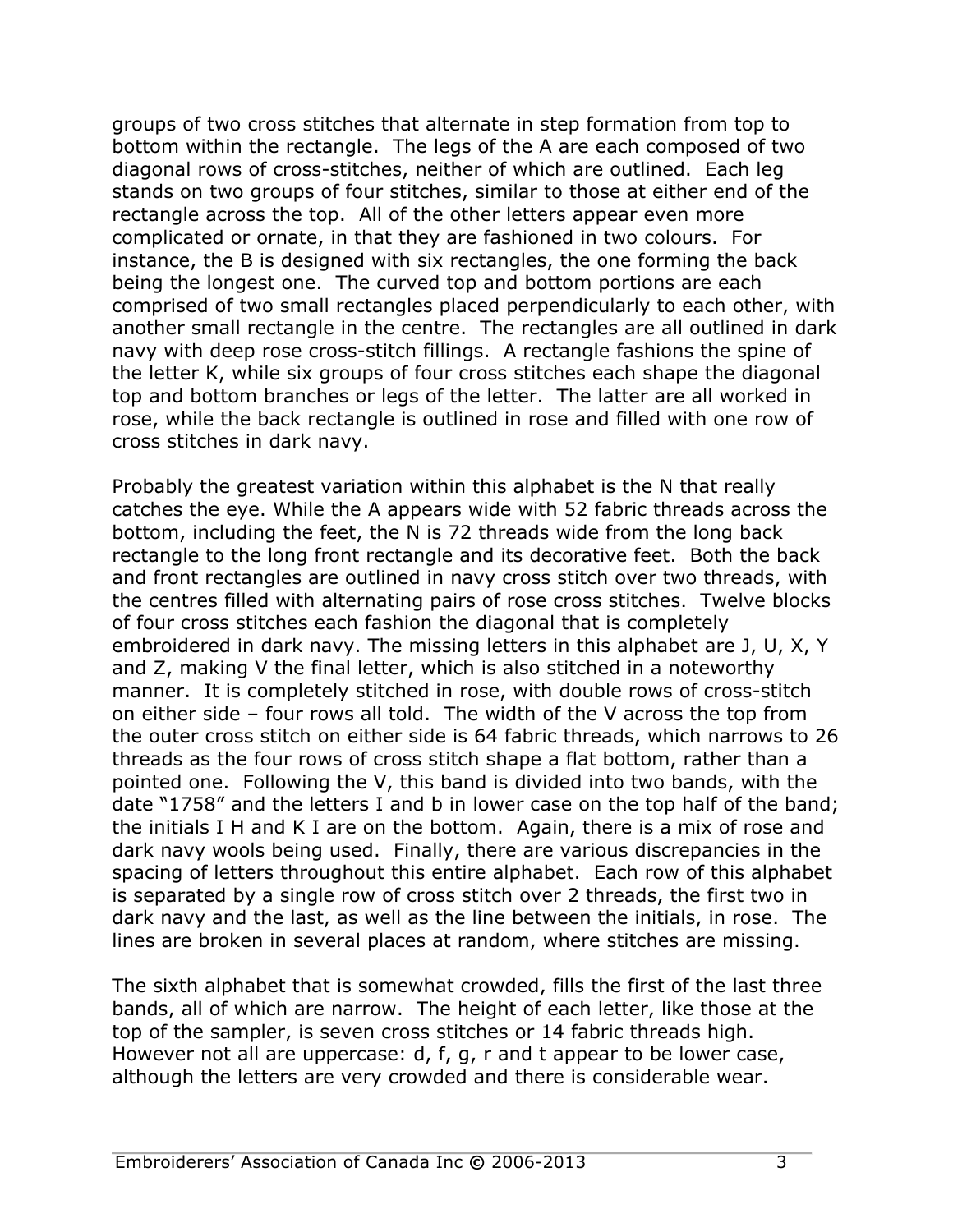Missing letters in this alphabet are J, V, Y and Z. While both the rose and two shades of navy are used, rose is the predominant colour.

The second-last band is, to some extent, the most surprising. It features numbers one to 15, but from 10 on, the letter J is used rather than the number one – J0, JJ, J2, etc. (and yet the J is missed in the alphabets!). Stitched in dark navy and rose, the numbers and the Js are seven cross stitches or 14 fabric threads high. Unfortunately, the number one at the very beginning is so badly worn, it is impossible to know whether it would have been a J or really was a one.

The last band—not underlined—begins with an illegible letter due to wear, (possibly an I) and then an upper case H and I, followed by a lower case h, and then M, H, both in upper case, all of which total about a half a band in length. The letters are seven cross stitches or 14 fabric threads high, stitched in rose and navy. Like much of the above, spaces between these elements vary.

**History:** This intriguing 18<sup>th</sup> Century sampler almost defies its unknown origin as one considers the possibility of a young girl learning her stitches by copying perhaps her grandmother's sampler or a long time cherished needlework book. Unfortunately only the sampler survives; the history has been lost. It is one of the many objects in Leonida Leatherdale's estate that was donated to the EAC Heritage Collection.

While this long, narrow sampler with its rows of alphabets looks like a  $17<sup>th</sup>$  Century sampler, the embroiderer thankfully did date her work so that we know it was embroidered in 1758. Similarly, the selvage edges at the top and bottom signify that this even weave linen has been fashioned on a wider 18<sup>th</sup> Century loom. Another tell-tale sign with respect to origin is the lack of motifs. The latter may simply indicate that this sampler indeed has been copied from earlier work, whether from another piece of embroidery or pattern book. On the other hand, the lack of motifs could suggest this piece was created in Europe, as numerous embroiderers in America by this time had rejected the band design for more creative pictorial ideas. Trees, birds and animals were decorating the lower half of samplers, which were beginning to display colourful borders.

Perhaps one of the most puzzling aspects of this sampler is the use of the letter J. It does not appear in the alphabets, which is often the case in the  $18<sup>th</sup>$  Century, but in this case, the J has replaced the number one. Accordingly, we can say J was known to the 1758 stitcher or those from whom she copied. But why was it used as a number? Interestingly enough, while such examples may be sparse in needlework, there is evidence in